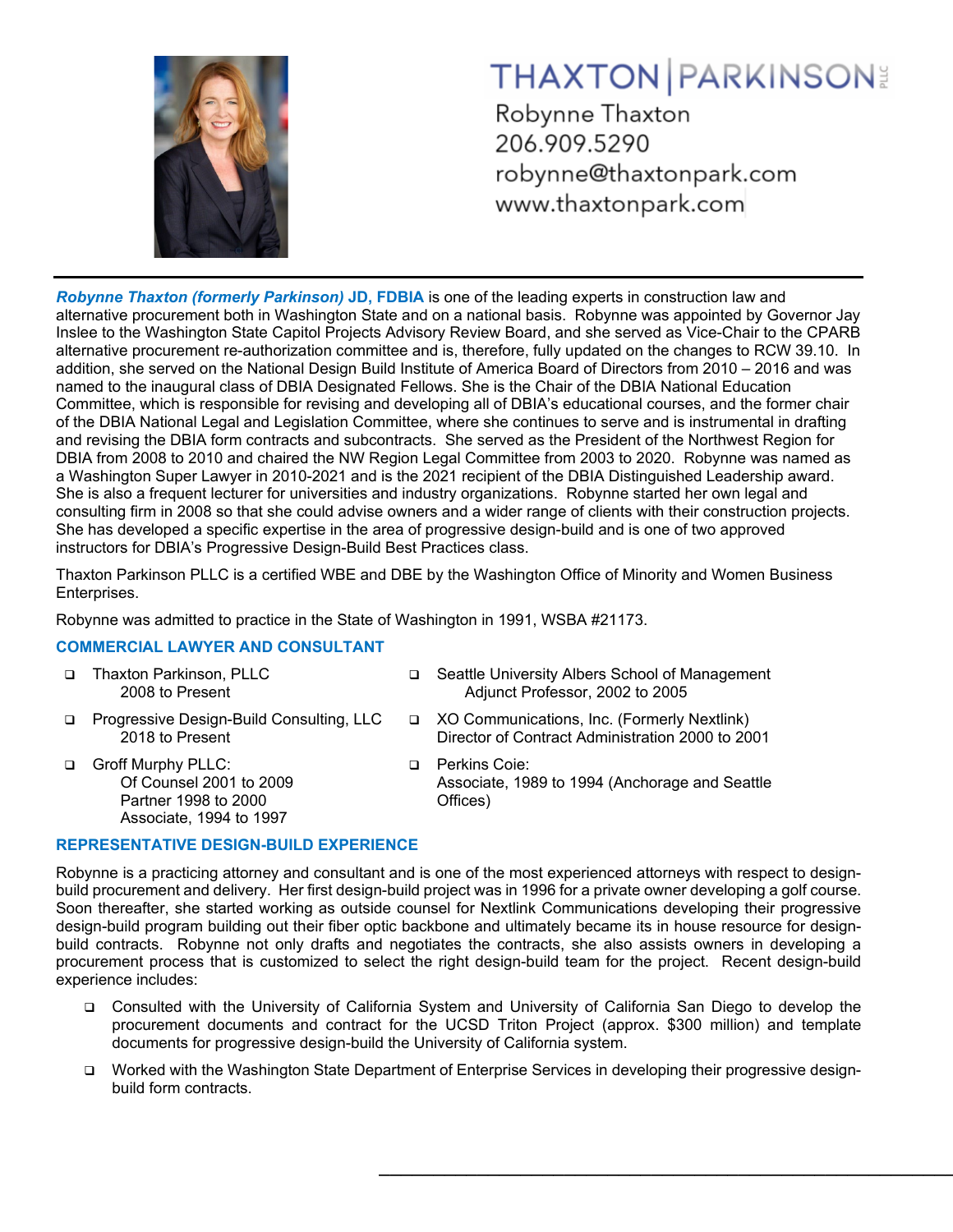- Consulting with Nossaman LLP in the East County Advanced Water Purification Project progressive designbuild construction in developing the procurement and contract documents for this progressive design-build project near San Diego, CA (approx. \$400 million)
- Assisting Bonneville Power Association with two progressive design-build projects, the Ross Campus Redevelopment (approx. \$500 million) and the Secondary Capacity Model (approx. \$750 million) and developed the BPA progressive design-build training program.
- Consulted with the University of California San Francisco in developing the procurement, contract, and training materials for the progressive design-build Parnassus Research and Academic Building (approx. \$700 million)
- Assisted the California Institute of Technology with the procurement and contract for the LIGO Exploration Center at the LIGO Hanford Observatory (approx. \$8 million)
- Assisted the City of Pasco with the Zone 3 Municipal Water Storage facility progressive design-build project. (approx. \$29 million)
- Assisted the North Mason Regional Fire Authority with its progressive design-build fire station project (approx. \$10 million)
- Consulting with the Washington State Department of Transportation on developing and facilitating the procurement for its Fish Passages progressive design-build project (approx. \$100 million)
- Assisted the City of Richland with its progressive design-build fire station project (approx. \$9 million)
- Assisted the City of West Richland with its progressive design-build police facility project (approx. \$12 million).
- Assisting the City of Seattle with the design-build elevator modernization project, replacing all of the elevators in the Seattle Municipal Tower (approx. \$30 million).
- Assisted Seattle City Light with developing the procurement documents and contract for the Boundary Dam Generator Overhaul Project (Units 51, 52, and 54) (\$61 million) and the Cedar River Substation Replacement (\$13 million)
- Assisting the City of Bothell with developing the procurement and contract documents, facilitating the selection process and negotiating the contract for the replacement of 2 fire stations. (\$35 million)
- Assisting Morrow County, OR with developing the procurement and contract documents for its progressive design-build administration building (\$12 million)
- Assisting Tacoma Power in developing the procurement and contract documents, facilitating the selection process and negotiating the contract for the Alder Hydroelectric re-wind (approx. \$10 million) and the Cushman Hydroelectric re-wind (approx. \$30 million).
- Assisted Western Washington University in developing the procurement and contract documents, facilitating the selection process and negotiating the contract for the new Residence Hall Project (progressive designbuild, \$60 million), the New Administration Building Project (progressive design-build, \$10 million), the Electrical Engineering and Computer Sciences Building (GC/CM, \$68 million), and the Coast Salish House of Healing (progressive design-build, \$4 million)
- Developed the RFQ/RFP and progressive design-build contract for the Grant County Public Utility District Substation Reliability Project (approx. \$13 million) and the Load Growth Project (approx. \$33 million)
- Developed ten design-build training modules for the Washington State Department of Transportation.
- With Hill International, assisted with developing design-build best practices white papers for Washington State Legislature Joint Transportation Commission
- Assisted with developing the procurement and contract for the Los Angeles County Correctional Treatment Facility (\$1.8 billion)
- Developing the RFQ/RFP and progressive design-build contract for the renovation of the City of Spokane Riverfront Park Pavilion Project (\$18 million)
- Developing the RFQ/RFP and progressive design-build contract for the Okanagan County PUD Enloe Dam Powerhouse Project (\$40 million)
- □ Consulted with the City of Portland to develop the RFQ/RFP and progressive design-build contract for renovation of the Portland Building, a historic landmark (\$100 million)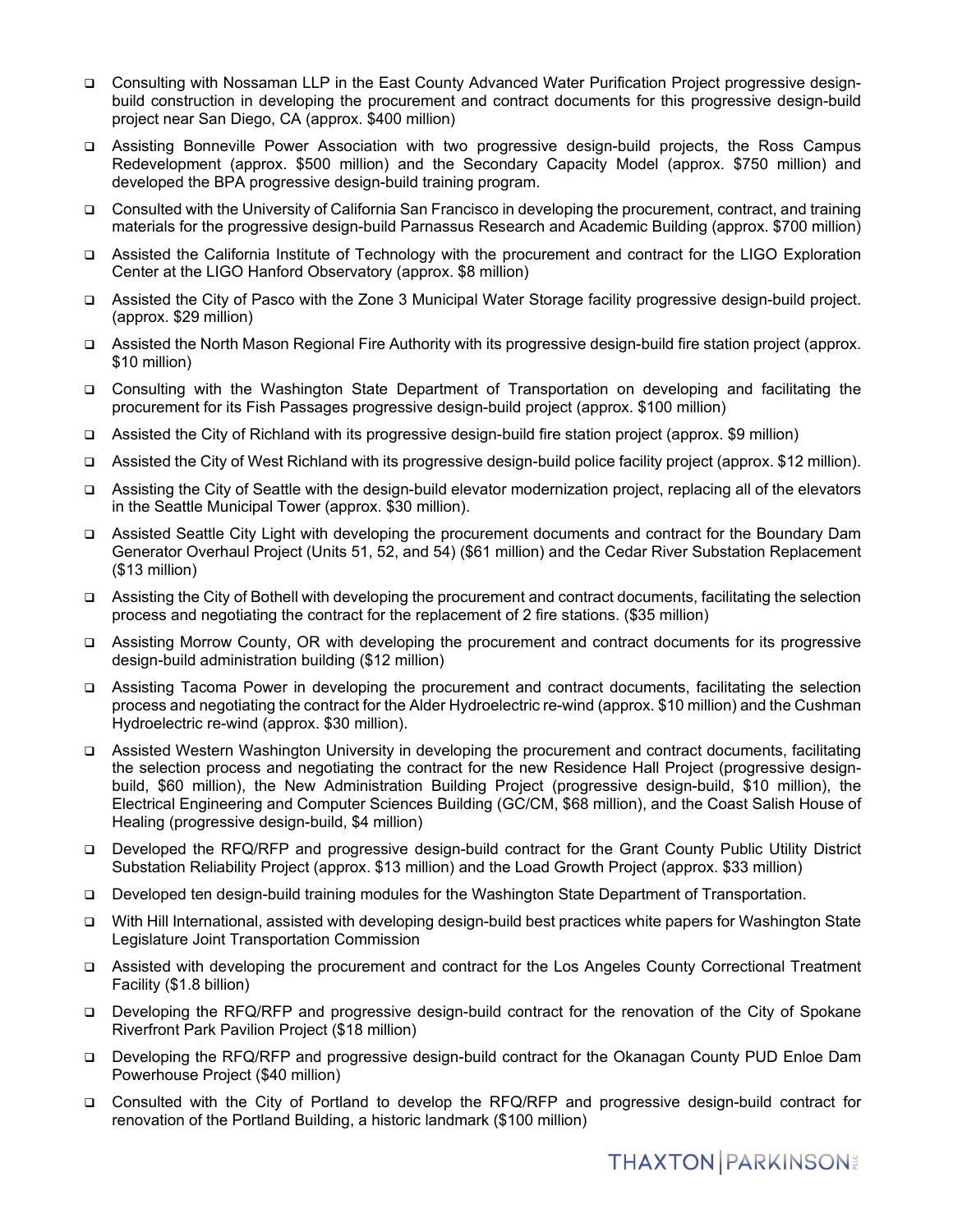- Developed the RFQ/RFP and design-build contract for the Port of Seattle's Hardstand Project at Seattle/Tacoma International Airport (\$24 million) and the Alternative Utility Facility at Seattle/Tacoma International Airport (\$28 million)
- Developed the RFQ/RFP and progressive design-build contract for progressive design-build renovation of the International Arrivals Facility at Seattle/Tacoma International Airport (\$650 million).
- Responsible for drafting the form RFQ/RFP and RFQ/RFP Guide for the DBIA national form contracts.
- Developed the RFQ/RFP and progressive design-build contract for the City of Richland Town Hall Project (approx. \$12.5 million) and 3 fire stations (approximately \$3 million each)
- Developed the RFQ/RFP and progressive design-build contract for the Spokane Convention Center Sportsplex facility (approx. \$25 million)
- Drafted design-build agreement for progressive design-build manufacturing facility (approx. \$20 million).
- Drafted design-build agreement and reviewed procurement documents for City of Spokane Refueling Station (approx. \$14 million).
- Drafted design-build agreement and reviewed procurement documents for Spokane County Convention Center (approx. \$40 million)
- Drafted design-build agreement for the City of Tacoma's Rainier's Stadium (approx.. \$40 million).
- Drafted and helped manage progressive design-build program for national fiber optic buildout for XO Communications (approx. \$250 million)

### **EDUCATION**

J.D., University of Colorado School of Law, 1989

B.A., University of Texas at Austin, 1986

### **RECENT SELECTED PUBLICATIONS AND SEMINARS**

"Developing Contingencies", DBIA National Convention, Denver, CO, November 2021

"Working with Design Professional Consultants", American Bar Association Forum on the Construction Industry, Seattle, WA October 2021

"Procurement from the Owner's Perspective", DBIA National Convention, Virtual, October 2020

"Design-Build Past Present and Future" Washington State Bar Assn Construction Section Seminar, Virtual, June 2020

"Coronavirus – Impact on Construction Contracts" WPL Publishing Webinar April 2020

"Progressive Design-Build Best Practices", DBIA National Course. One of two approved instructors.

"Design-Build Contract and Risk Management" Design Build Institute of America. Since 2004, instructed this course over 60 times in 20 states

"Best Practices in Progressive Design-Build," DBIA National Conference, Las Vegas November 2019, New Orleans November 2018; DBIA classes across the country 2019

"Progressive Design-Build", A4LE National Conference, Chicago October 2018

"Nuts and Bolts of Progressive Design-Build: The Performance", DBIA Webinar June 2018

"Nuts and Bolts of Progressive Design-Build: The Contract", DBIA Webinar April 2018

"Nuts and Bolts of Progressive Design-Build: The Procurement", DBIA Webinar March 2018

"The New DBIA Form RFQ and RFP", DBIA Webinar March 2017

"Progressive Design-Build", California Community Colleges Facilities Coalition Annual Convention, November 2016

"Comparison of DBIA, AIA, ConsensusDocs Form Contracts", AGC BuildCon, Oct 2016; DBIA National Conference, November 2016; Construction Superconference December 2016; AGC Webinar, April 2017.

"New DBIA Form RFQ/RFP", DBIA National Conference, November 2016; DBIA Water/Waste water conference March 2017; DBIA Transportation conference March 2017

"Progressive Design-Build in Transportation", DBIA Transportation Conference General Session, April 2016

"Progressive Design-Build in Washington," DBIA Northwest Region Breakfast, March 2016